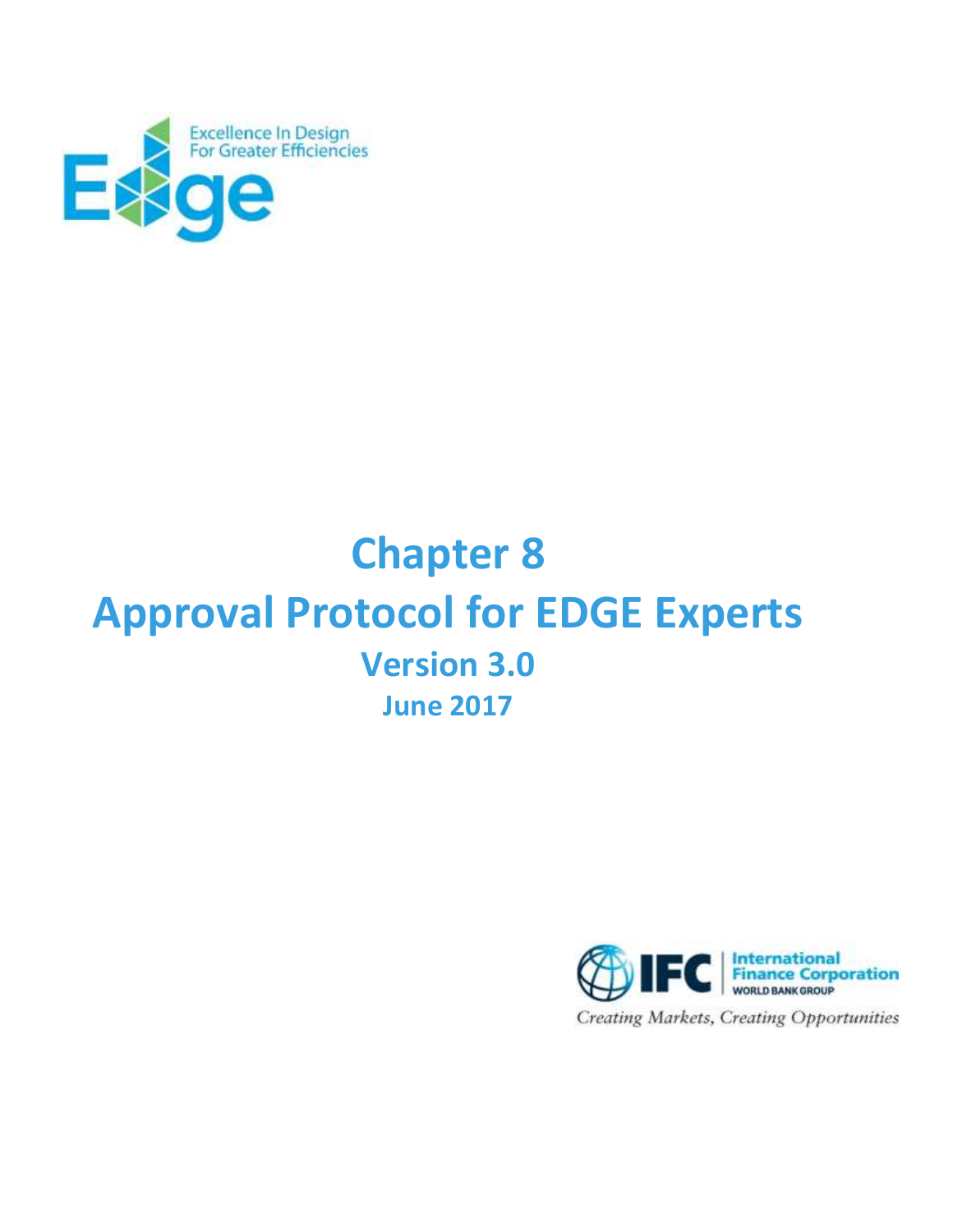Copyright © 2019 International Finance Corporation. All rights reserved.

The material in this publication is copyrighted by International Finance Corporation ("IFC"). IFC encourages the dissemination of the content for non-commercial purposes. Content from this publication may be used freely without prior permission, provided that clear attribution is given to IFC, IFC's copyright notice is reproduced on any copies, and that content is not used for commercial purposes.

## **Disclaimer**

**This document is not a legally binding document** unless all or part of it is incorporated into or made a part of a separate legally binding agreement between IFC and a counterparty.

No advisory, fiduciary or other relationship is created between IFC and any person or organization accessing or otherwise using any of this document. IFC (and any of its respective directors, officers, agents, contractors, interns, suppliers and employees) will not be liable for any damages, losses or causes of action of any nature arising from any use of this document or the provision of this document.

Any reference to Partners or Partnerships in this document is strictly for the purposes of description and does not establish or prejudice the type of relationship which IFC may choose to enter with a third party. The precise nature of the relationship between IFC and a third party in the context of the EDGE Certification Program will be set forth in a separate legally binding agreement.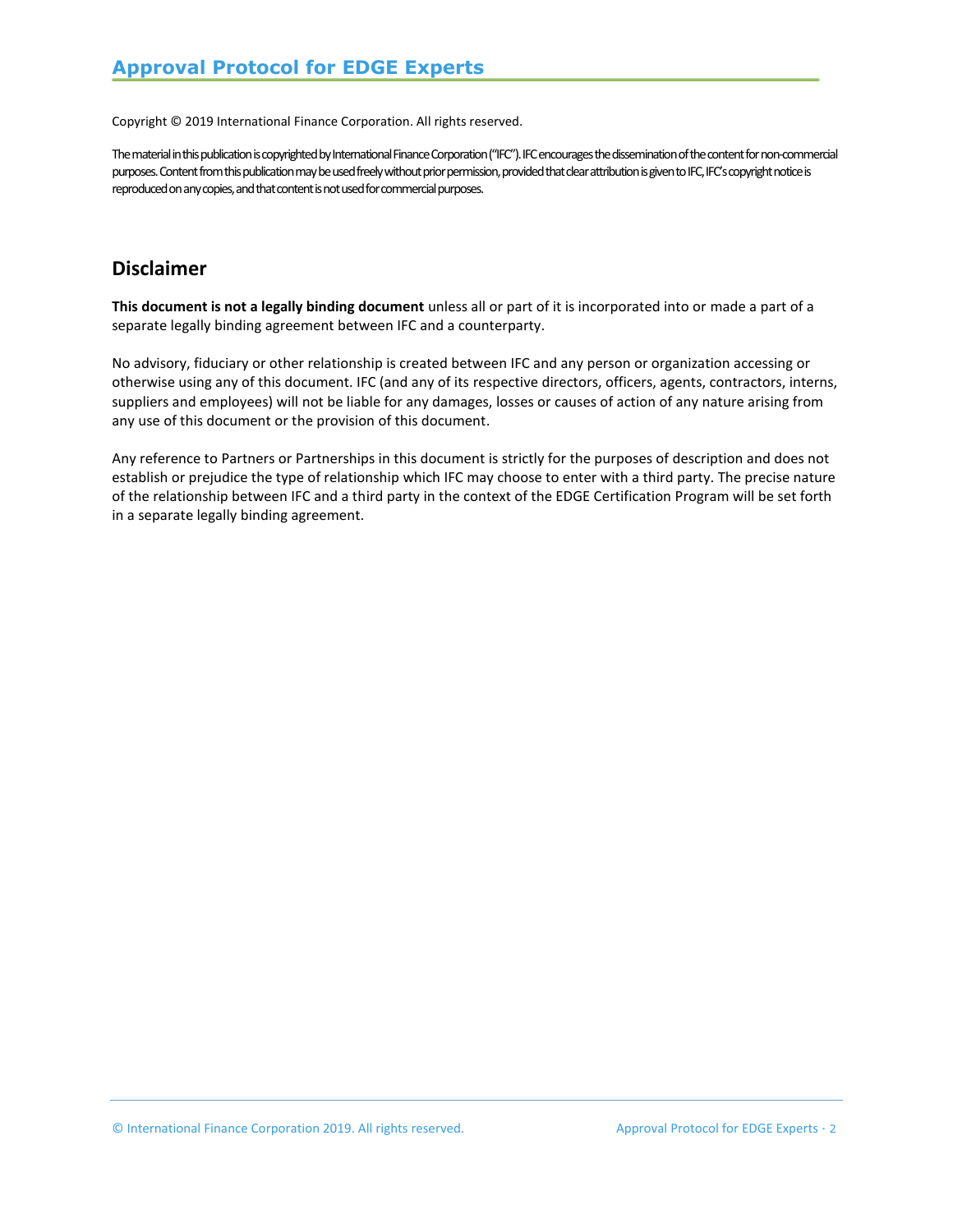# **Contents**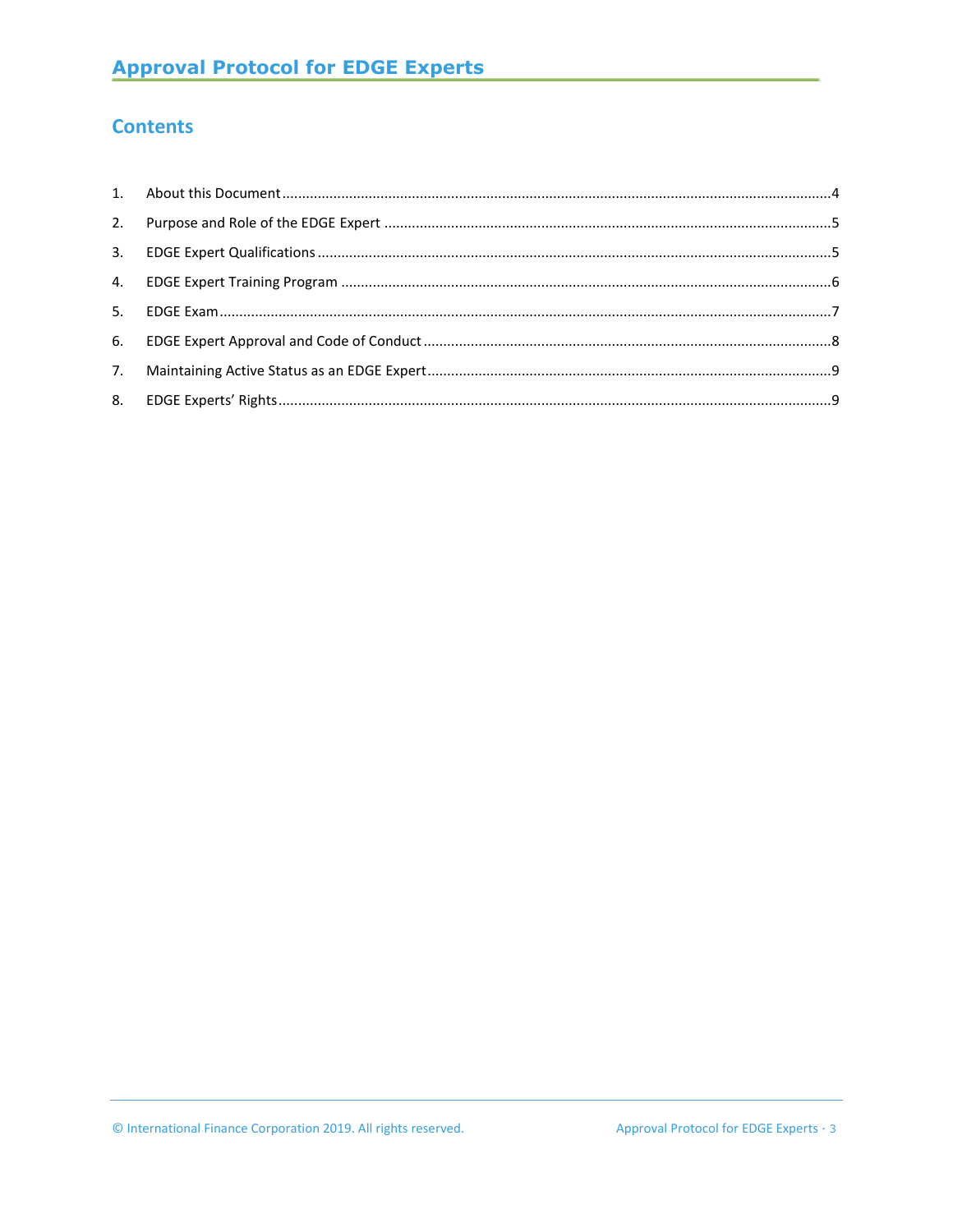#### <span id="page-3-0"></span>**1. About this Document**

#### **1.1. Scope of this document**

This document, the *Chapter 8 Approval Protocol for EDGE Experts*, is designed to set out the process which individuals must follow to work as an EDGE Expert.



**Figure 1** Components of the Approval Protocol for EDGE Experts

#### **1.2. Organization of the EDGE Protocols**

The *Chapter 1 EDGE Governance Structure Overview* document provides a comprehensive overview of the whole EDGE Protocols, and therefore should be read first.

This document should be read in conjunction with the *Chapter 4 Approval Protocol for Auditors* and *Chapter 5 EDGE Certification Protocol,* and depending on the type of market which the EDGE Certification Program is planned, either the *Chapter 2 EDGE Approval Protocol for Local Partners* (where a market transformation strategy is being implemented in a priority market with a Local Partner) or the *Chapter 3 EDGE Approval Protocol for Global Partners* (where a Global Partner provides auditing and certification services in response to Client demand, across multiple geographies). These documents are important to understand the EDGE Certification System and hence to be able to advise EDGE Clients on how to implement it for their projects.

Readers are encouraged to refer to the *EDGE Glossary* to help them understand the key terms which define the EDGE Protocols, which are identified in the text through capitalized nouns (e.g., Local Market).

It is also important that parties involved in the delivery of the EDGE Protocols understand the process for periodically updating the EDGE Protocol documents. This is set out in the *Chapter 7 EDGE Update Protocol*.

This *Chapter 8 Approval Protocol for EDGE Experts* document, along with the remainder of the EDGE Protocols, sets out detailed requirements to ensure that the EDGE Protocols are implemented consistently around the world. The EDGE Protocols are the base reference and underpin all EDGE training material and guidance documents. Should there be any conflict between the EDGE Protocols and the supporting training and guidance materials produced, the EDGE Protocols shall take precedence.

#### **1.3. Roles and Responsibilities**

The operation of the EDGE Certification Programs in Local Markets is contingent on a number of organizations working together to maintain the system and deliver services to Clients. The roles and responsibilities of these organizations, and their interrelationship is provided in the overview in *Chapter 1 EDGE Governance Structure Overview*, and detailed through the remaining EDGE Protocol documents.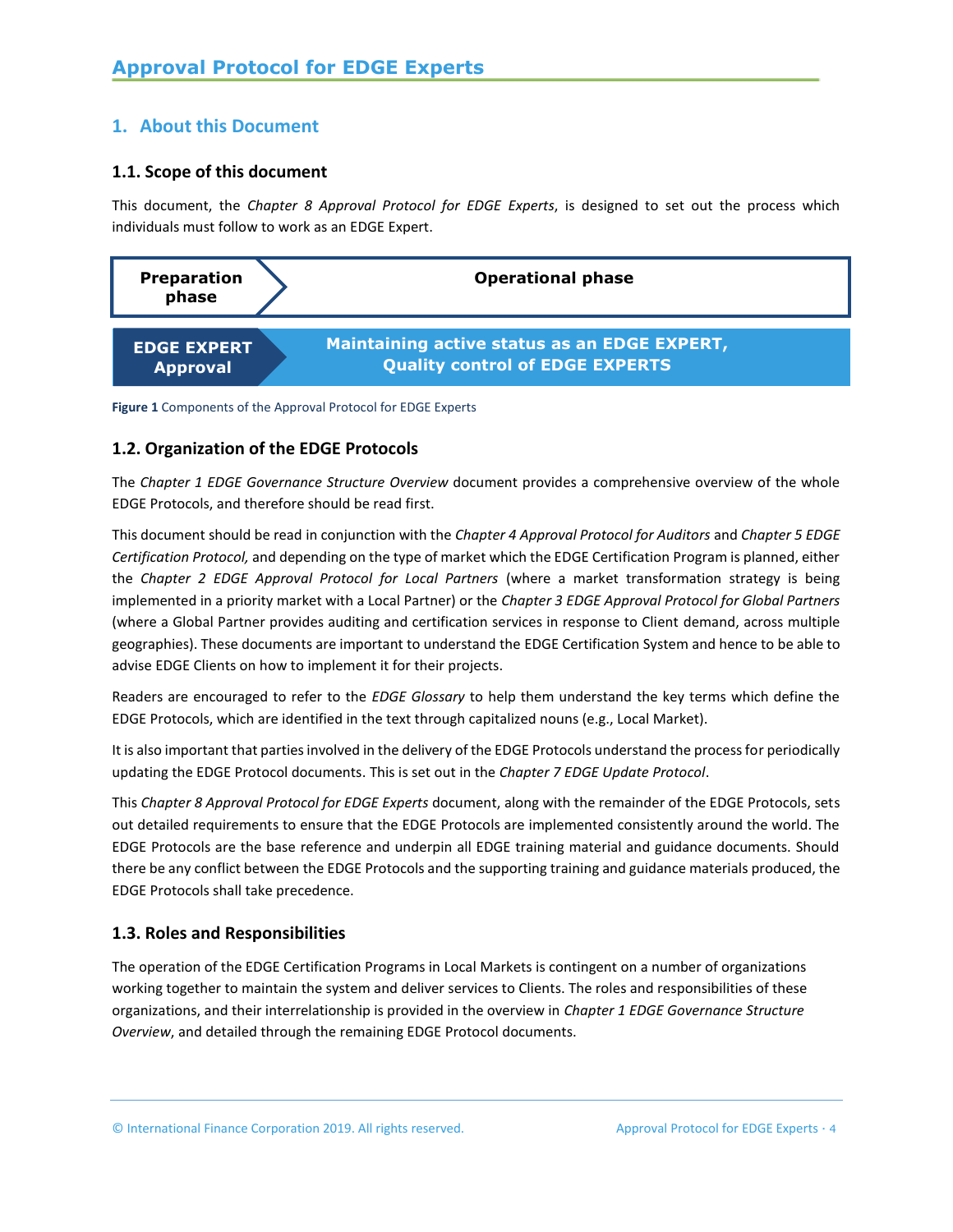The *Chapter 8 Approval Protocol for EDGE Experts* applies to all situations where a potential Client is seeking EDGE Certification, irrespective of whether the EDGE Certification Program is being operated in the Local Market by a Local Partner or a Global Partner.

In order to work as an EDGE Expert, the applicant must take the EDGE Exam, and sign the EDGE Expert Agreement (affirming they have the required professional qualifications and abide by the EDGE Expert Code of Conduct).

#### <span id="page-4-0"></span>**2. Purpose and Role of the EDGE Expert**

- 2.1. The purpose of the EDGE Expert is to improve EDGE Clients' understanding of green design principles, the EDGE Standard, Software, and Certification System and to facilitate Clients' EDGE applicationsif they need assistance.
- 2.2. The scope of the EDGE Expert's work includes advice to Clients on green design and assistance with preparation of a Client's application for certification. Within this context, EDGE Experts may provide informal, basic, training on how to use the EDGE software as needed, on the understanding that no qualification be granted to participants that complete such a training.
- 2.3. The scope of an individual EDGE Expert's responsibilities does not include EDGE audit services, nor issuing Preliminary or EDGE Certificates. A single individual may never have more than one of the following roles in the context of a particular project: EDGE Expert; EDGE Auditor; and EDGE Certifier.

## <span id="page-4-1"></span>**3. EDGE Expert Qualifications**

- 3.1. An EDGE Expert must have **one** of the following educational / professional qualifications:
	- i) Higher education qualification in a construction industry related field; **or**
	- ii) Three (3) years' experience working in the construction industry (as a skilled professional or tradesperson) and a higher education qualification (not necessarily in a construction industry related field). Acceptable construction industry roles include:
		- a. Architect
		- b. Architectural Technologist
		- c. Bid manager
		- d. Building surveyor
		- e. CAD technician
		- f. Civil Engineer
		- g. Contracts manager
		- h. Contractor
		- i. Construction Manager
		- j. Developer
		- k. Electrical engineer
		- l. Estimator
		- m. Energy/Environmental Engineer
		- n. Facilities manager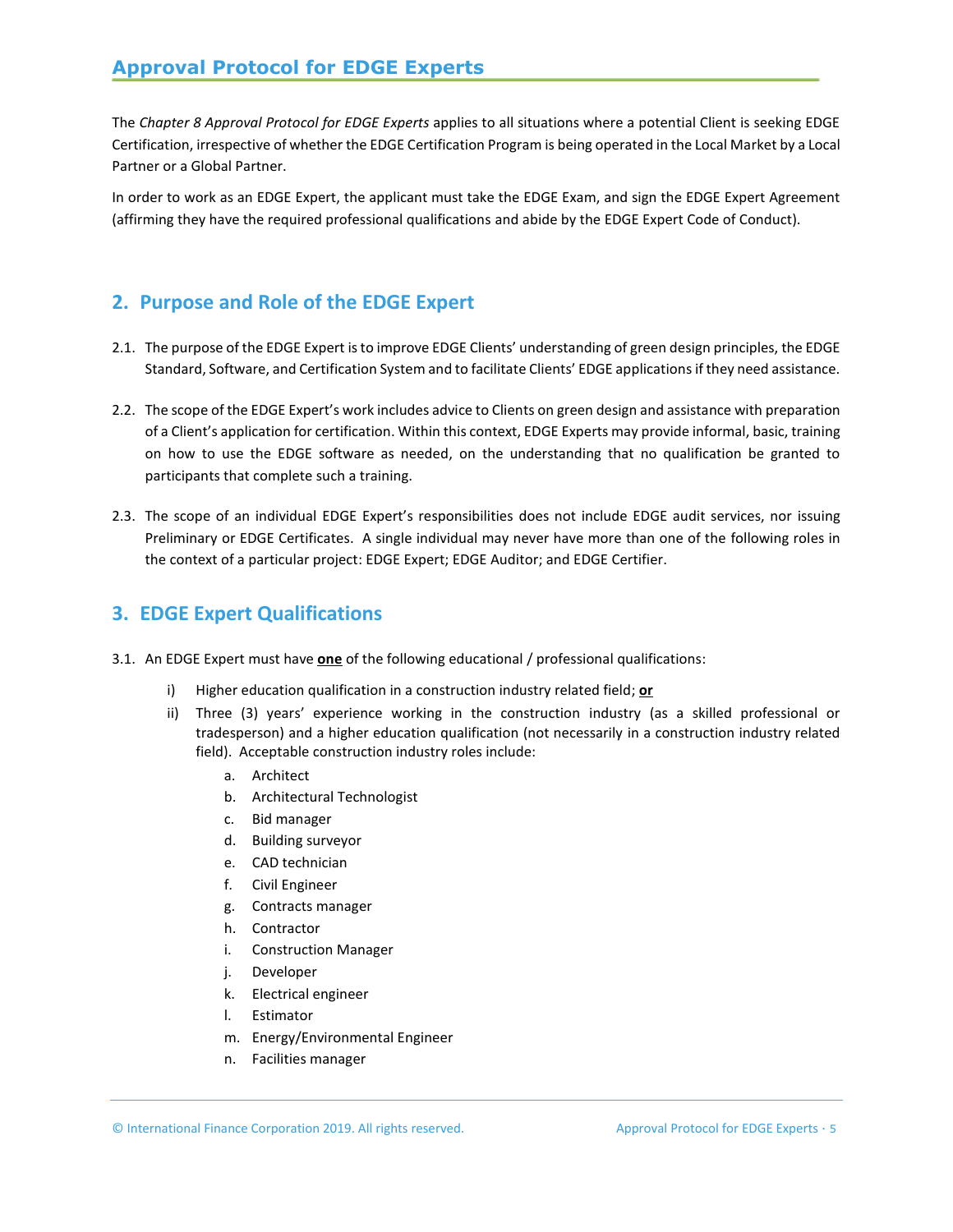- o. Mechanical engineer
- p. Planner
- q. Procurement & Contracts Management
- r. Quantity surveyor
- s. Site engineer
- t. Site manager
- u. Skilled tradesperson
- v. Structural engineer

#### <span id="page-5-0"></span>**4. EDGE Expert Training Program**

- 4.1. Training isrequired prior to taking the EDGE Exam. The EO&M Team shall develop and from time to time update training materials. These materials belong to IFC and in the event these materials are provided to Partners, all provided training materials shall be returned to IFC at IFC's request.
- 4.2. EDGE Expert training may be delivered by the EO&M Team, a third party designated by the EO&M Team, or a Partner. Partners and the EO&M team will consult with each other when organizing trainings, which may be held in person or via the internet. The Local Partner will be given the right of first refusal to host or conduct any EDGE Expert training delivered in person in their Local Market.
- 4.3. Any EDGE Expert training program or trainer not delivered by or not part of the EO&M Team should be approved by the EO&M Team.
- 4.4. The EDGE Expert training may be delivered through a variety of platforms, including classroom instruction, written materials, web-based training and other information and communications technology methods.
- 4.5. If any fee is charged for EDGE Expert training it is considered an EDGE Fee and therefore will be subject to revenue sharing arrangements with IFC.
- 4.6. There will be no pre-requisite for anyone to attend an EDGE Expert training. EDGE Clients or other Interested Parties with no interest in qualifying as an EDGE Expert will be encouraged to do so.
- 4.7. The scope of the training program shall at a minimum include the EDGE Protocols training described below.
	- 4.7.1. The EDGE Protocols training shall ensure potential EDGE Experts gain a thorough understanding of:
		- i) The EDGE Certification processes as defined in the Chapter 5 EDGE Certification Protocol.
		- ii) The EDGE Software, and the Local Adaptation where applicable, including:
			- a. an understanding of all EDGE Measures;
			- b. the EDGE Software logic, methodology, inter-relation of sections and measures, and knowledge of how the user's inputs relate to the charts and results tab;
			- c. an understanding of the detailed compliance requirements as set out in the User Guide;
			- d. assumptions, standards and methodologies used to calculate the local Base Case;
			- e. the practical use of the EDGE software from hands-on exercises.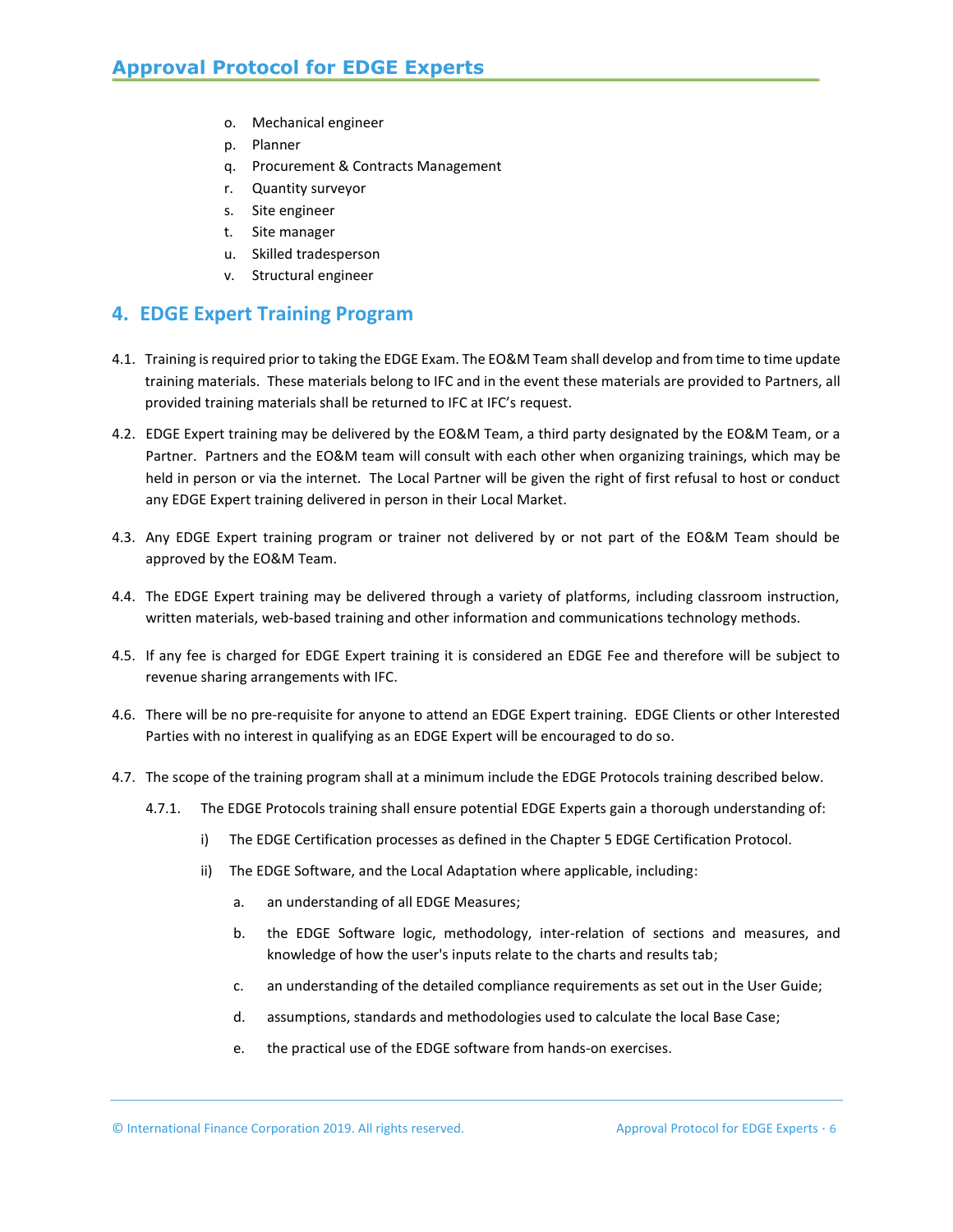- 4.7.2. The EDGE Protocols training shall include an overview of the responsibilities and lines of communication across the global EDGE Program, including the EO&M Team, Local Partners, Global Partners, EDGE Auditors, EDGE Experts and EDGE Clients.
- 4.8. Records of attendance shall be kept for all training, whether delivered face-to-face or using other media. Such records will include attendee feedback, including an overall rating of the quality of the training on a scale of 1 (poor) to 5 (excellent).

#### <span id="page-6-0"></span>**5. The EDGE Exam**

- 5.1. All applicants must sit and pass the written EDGE Exam testing their competency and understanding of the application of the EDGE Standard.
- 5.2. The EDGE Exam shall be administered and scored by an independent third party examination body appointed by the EO&M Team.
- 5.3. The EDGE Exam shall be developed by the EO&M Team who will invite EDGE Partners to provide input.
	- 5.3.1. The EDGE Exam shall test knowledge of the following:
		- i) The EDGE Certification process as defined in the Chapter 5 EDGE Certification Protocol;
		- ii) EDGE methodology report;
		- iii) The EDGE Standard, including:
			- a. All EDGE Measures;
			- b. The detailed compliance requirements as set out in the User Guide;
		- iv) The responsibilities and lines of communication across the global EDGE Program, including the EO&M Team, Local Partners, Global Partners, EDGE Auditors and EDGE Clients;
		- v) Other elements of the EDGE training as it may vary from time to time.
	- 5.3.2. The EDGE Exam will be offered initially in English and eventually in the national language(s) of the applicable Local Market.
- 5.4. The evaluation criteria and the minimum scores required for approval shall be determined by the EO&M Team.
- 5.5. Partners will present names of eligible exam candidates to the EO&M Team immediately after training. Candidates must take the EDGE Exam within 2 months after their names are submitted to the EO&M Team, unless a longer period is otherwise agreed with the relevant Partner.
- 5.6. If candidates fail the EDGE Exam, they may retake it once again within two months of the first attempt, unless a longer time period is agreed with the relevant Partner. If candidates do not pass the exam on the second attempt they should retake the training. Retaken exams will be different from the original EDGE Exam.
- 5.7. The EO&M Team will notify Partners when one of their candidates has passed the exam.

© International Finance Corporation 2019. All rights reserved. Approval Protocol for EDGE Experts · 7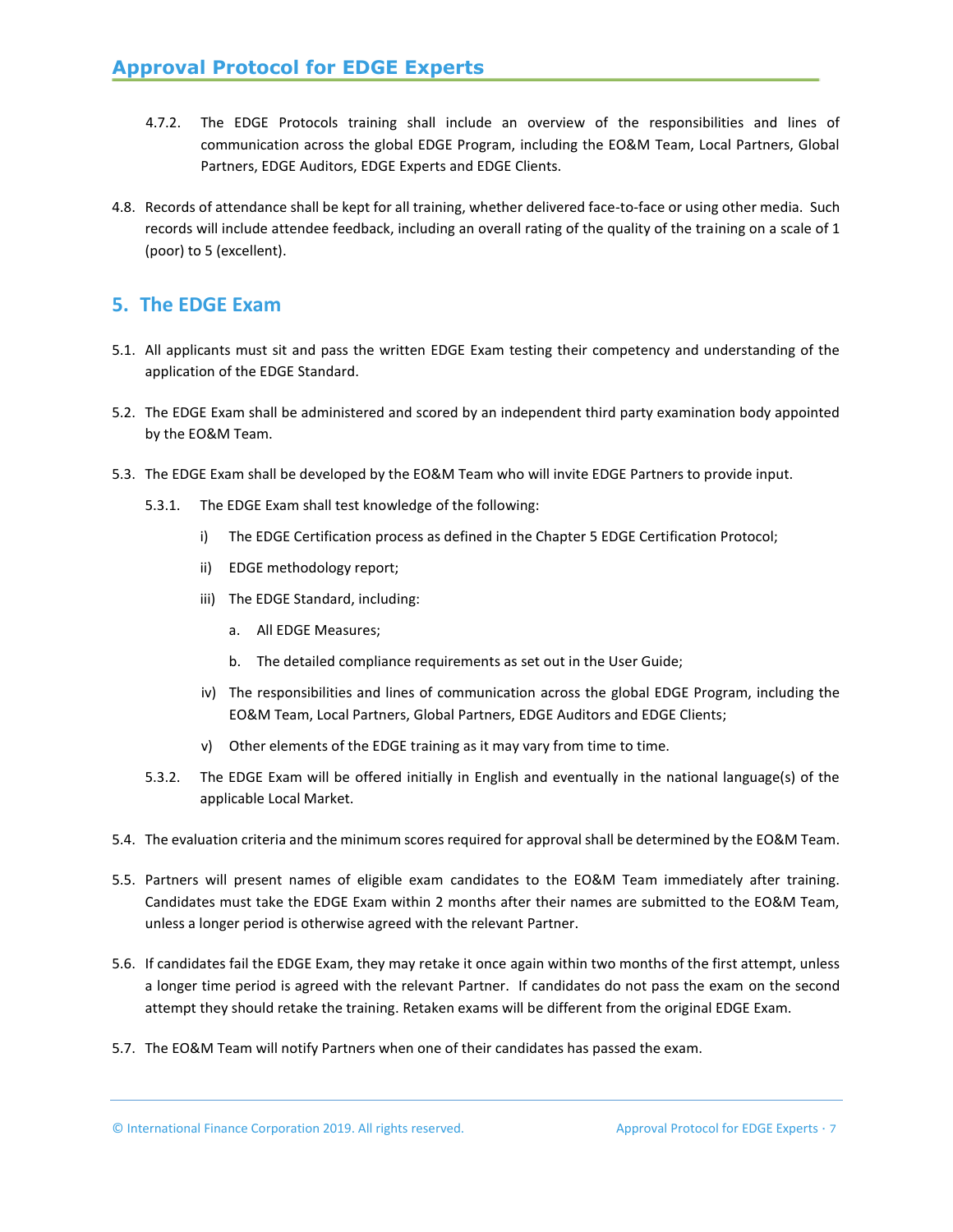# <span id="page-7-0"></span>**6. EDGE Expert Approval and Code of Conduct**

- 6.1. If the applicant sits and passes the EDGE Exam, and signs the EDGE Expert Participation Agreement, they shall be approved as an EDGE Expert upon application to the EO&M Team, who will issue to them a certificate and publish their name on the EDGE website<sup>1</sup>.
- 6.2. Any EDGE Auditor or Interim EDGE Auditor can become an EDGE Expert upon signing the EDGE Expert Participation Agreement.
- 6.3. By applying for EDGE Expert status, candidates affirm they have the required professional qualifications as laid out in section 3 above and also agree to adhere to the following EDGE Expert Code of Conduct:
	- 6.3.1. The EDGE Expert's role islimited to improving EDGE Clients' understanding of green design, the EDGE Standard, Software, and Certification System and to facilitate Clients' EDGE applications;
	- 6.3.2. The EDGE Expert will avoid any actual or apparent conflict of interest, including due to business, family or personal ties, taking on the role of more than just EDGE Expert within the EDGE Certification System (e.g. the role of Auditor or Certification Provider) in any one project (for the avoidance of doubt, taking on the role of architect, engineer or other adviser in addition to EDGE Expert is not a conflict of interest because those roles do not lie within the EDGE Certification System), or any other cause;
	- 6.3.3. The EDGE Expert commits to:
		- 6.3.3.1. Compliance with national or international safety codes, whichever is more stringent, when visiting sites;
		- 6.3.3.2. Ethical behavior and high professional standards;
		- 6.3.3.3. Sharing of concerns of Experts and Clients with relevant EDGE Partners to provide a feedback loop to improve EDGE;
		- 6.3.3.4. Compliance with this Chapter 8 EDGE Expert Approval Protocol;
		- 6.3.3.5. Compliance with the EDGE Partnership Guidelines for Branding and Media (EDGE Branding and Media Guidelines);
		- 6.3.3.6. Reporting instances of use of the EDGE brand by a Client contrary to the guidelines laid out in the EDGE Brand Assets Document [\(https://www.edgebuildings.com/contact-us/brand](https://www.edgebuildings.com/contact-us/brand-assets/)[assets/\)](https://www.edgebuildings.com/contact-us/brand-assets/);

<sup>1</sup> [www.edgebuildings.com](http://www.edgebuildings.com/)

<sup>©</sup> International Finance Corporation 2019. All rights reserved. Approval Protocol for EDGE Experts . 8